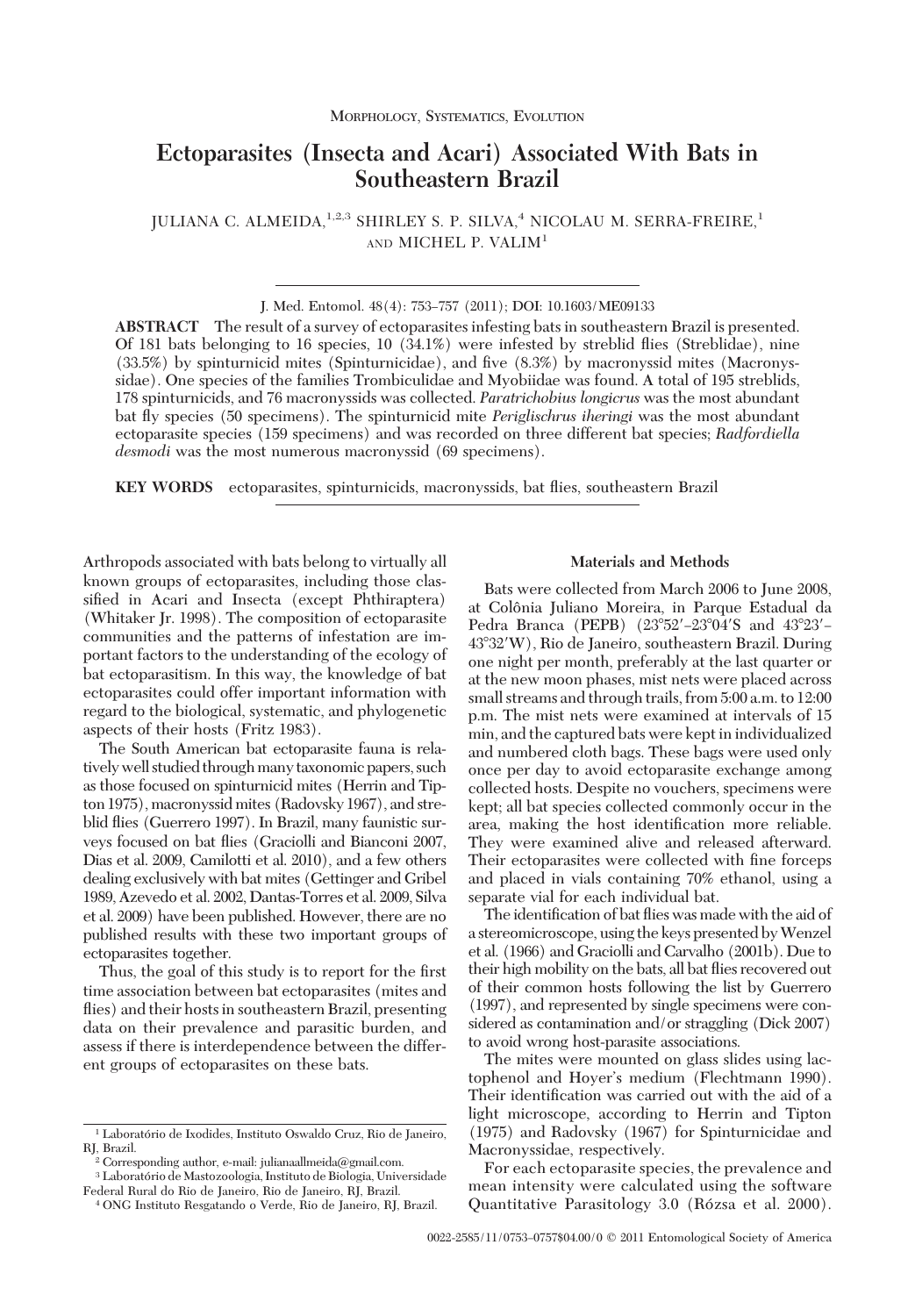| Hosts                   |         | Bat flies (Diptera, Streblidae) |           |                  |                |         |           |  |  |  |  |  |
|-------------------------|---------|---------------------------------|-----------|------------------|----------------|---------|-----------|--|--|--|--|--|
|                         |         |                                 | Sex ratio |                  | Total          |         |           |  |  |  |  |  |
| <b>Species</b>          | n (np)  | <b>Species</b>                  | (319)     | $\boldsymbol{n}$ | %              | $P(\%)$ | <b>IM</b> |  |  |  |  |  |
| Artibeus lituratus      | 106(22) | Paratrichobius longicrus        | 0.9       | 46               | 96             | 19      | 2.1       |  |  |  |  |  |
|                         |         | Trichobius tiptoni              | 1.0       |                  | $\mathbf{2}$   | $<$ 1   | 1.0       |  |  |  |  |  |
|                         |         | Trichobius longipes             | 1.0       |                  | $\overline{2}$ | $<$ 1   | 1.0       |  |  |  |  |  |
| Artibeus planirostirs   | 1(1)    | Paratrichobius longicrus        | 1.0       | 2                | 100            | 100     | 2.0       |  |  |  |  |  |
| Artibeus obscurus       | 3(1)    | Paratrichobius longicrus        | 0.0       |                  | 100            | 33      | 1.0       |  |  |  |  |  |
| Carollia perspicillata  | 24(14)  | Trichobius tiptoni              | 0.9       | 21               | 73             | 42      | 2.1       |  |  |  |  |  |
|                         |         | Trichobius joblingi             | 3.0       | 3                | 14             | 8       | 1.5       |  |  |  |  |  |
|                         |         | Strebla alvarezi                | 3.0       | 3                | 10             | 8       | 1.5       |  |  |  |  |  |
|                         |         | Paratrichobius longicrus        | 0.0       | $\overline{2}$   | 3              | 4       | 2.0       |  |  |  |  |  |
| Desmodus rotundus       | 10(6)   | Trichobius furmani              | 0.9       | 21               | 57             | 40      | 5.2       |  |  |  |  |  |
|                         |         | Trichobius joblingi             | 1.0       | $\overline{2}$   | 9              | 20      | 1.0       |  |  |  |  |  |
|                         |         | Trichobius dugesioides          | 2.5       |                  | 30             | 10      | 7.0       |  |  |  |  |  |
|                         |         | Strebla mirabilis               | 1.0       |                  | 4              | 10      | 1.0       |  |  |  |  |  |
| Micronycteris megalotis | 2(2)    | Trichobius dugesioides          | 1.0       | $\mathbf 2$      | 67             | 50      | 2.0       |  |  |  |  |  |
|                         |         | Strebla alvarezi                | 1.0       |                  | 33             | 50      | 1.0       |  |  |  |  |  |
| Mimon bennettii         | 1(1)    | Paratrichobius longicrus        | 0.0       | $\mathbf{2}$     | 100            | 100     | 2.0       |  |  |  |  |  |
| Phyllostomus hastatus   | 16(7)   | Trichobius longipes             | 1.4       | 36               | 69             | 19      | 12.0      |  |  |  |  |  |
|                         |         | Paratrichobius longicrus        | 0.5       | 3                | 6              | 12      | 1.5       |  |  |  |  |  |
|                         |         | Trichobius joblingi             | 2.0       | 12               | 23             | 12      | 6.0       |  |  |  |  |  |
|                         |         | Trichobius dugesioides          | 1.0       |                  | $\overline{2}$ | 6       | 1.0       |  |  |  |  |  |
| Tonatia bindens         | 1(1)    | Strebla hertigi                 | 0.0       |                  | 33             | 100     | 1.0       |  |  |  |  |  |
|                         |         | Trichobius dugesioides          | 1.0       | $\overline{2}$   | 67             | 100     | 2.0       |  |  |  |  |  |
| Noctilio leporinus      | 3(2)    | Noctiliostrebla aitkeni         | 1.2       | 33               | 100            | 67      | 16.5      |  |  |  |  |  |
| Total                   | 167(57) |                                 | 1.3       | 204              |                | 34      | 3.6       |  |  |  |  |  |

**Table 1. Bat fly associations found in this study in Rio de Janeiro, Brazil**

IM, average rate of parasitism; *n,* absolute number; np, number of hosts parasitized; P, prevalence.

Fisher test was used to calculate the interdependence of the groups of ectoparasites collected. Ectoparasite vouchers were deposited at Acarological Collection in Oswaldo Cruz Institute, Fiocruz (Rio de Janeiro, Brazil).

#### **Results**

A total of 181 bats belonging to two families, 14 genera, and 16 species was examined, as follows (number of specimens in parentheses): Phyllostomatidae, *Artibeus lituratus* (Olfers, 1818) (106), *Artibeus planirostris* (Spix, 1823) (1), *Artibeus obscurus* (Schinz, 1821) (3), *Anoura caudifer* (É. Geoffroy, 1818) (2), *Carollia perspicillata* (Linnaeus, 1758) (24), *Chiroderma doriae* Thomas, 1891 (1), *Desmodus rotundus* (E. Geoffroy, 1810) (10), *Diphylla ecaudata* Spix, 1823 (2), *Glossophaga soricina* (Pallas, 1766) (2), *Micronycteris megalotis* (Gray, 1842) (2), *Mimon bennettii* (Gray, 1838) (1), *Phyllostomus hastatus* (Pallas, 1767) (16), *Sturnira lilium* (E. Geoffroy, 1810) (4), *Tonatia bidens* (Spix, 1823) (2), *Vampyressa pusilla* (Wagner, 1843) (2); Noctilionidae, *Noctillio leporinus* (Linnaeus, 1758) (3). *Anoura caudifer, C. doriae, D. ecaudata, G. soricina,* and *V. pussila* were captured in relatively low numbers, and no ectoparasites were found on any individuals of these species. As a whole, 95.03% of bats were infested by at least one kind of ectoparasite, 34.1% by bat ßies, 33.5% by spinturnicids, and 8.3% by macronyssids.

In total, 195 streblids were collected from all host species. Considering the bat species with at least 10 individuals collected, the most abundant species and with the highest prevalence rates were those of*Trichobius tiptoni* Wenzel on *C. perspicillata, Trichobius fur-*

*mani* Wenzel on *D. rotundus,* and *Paratrichobius longicrus* (Miranda-Ribeiro) on *A. lituratus* (Table 1). Spinturnicids were represented by six species; *Periglischrus iheringi* Oudemans (89.4%) was the most abundant species, followed by *Periglischrus micronycteridis* Furman and *Periglischrus ojastii* Machado-Allison (2.8% for both). All different developmental stages of this family were found, and the adults were the most collected stage (Table 2). Twelve bats were parasitized by macronyssids; 78 samples were collected belonging to three genera, with only three species identified. Other two samples could not be identified to species level because of the poor condition of the few specimens examined. As shown in Table 3, except for *Radfordiella desmodi* Radovsky, no more than two specimens were recovered from each parasitized bat. Only three adult males were collected; this probably occurred because they do not ingurgitate blood and so are hardly found on their host (Radovsky 1967).

Trombiculidae and Myobiidae were the lesser frequent mite families found. Fivelarvae of chiggers were collected, identified as *Perissopalla ipeani* (Brennan), around the ears of one specimen of *T. bidens.* The family Myobiidae was represented by one nymph not identified and belonging to the genus *Eudubasbekia*, found on *P. hastatus.*

Some of the ectoparasites were found associated with each other on the same individual host, and  $\approx 54\%$ of these associations were in *A. lituratus.* Probably this occurred because of the fact this was the most commonly collected host. The Fisher test allowed to evaluate that there is no interdependence between the different groups of ectoparasites. Ectoparasite associ-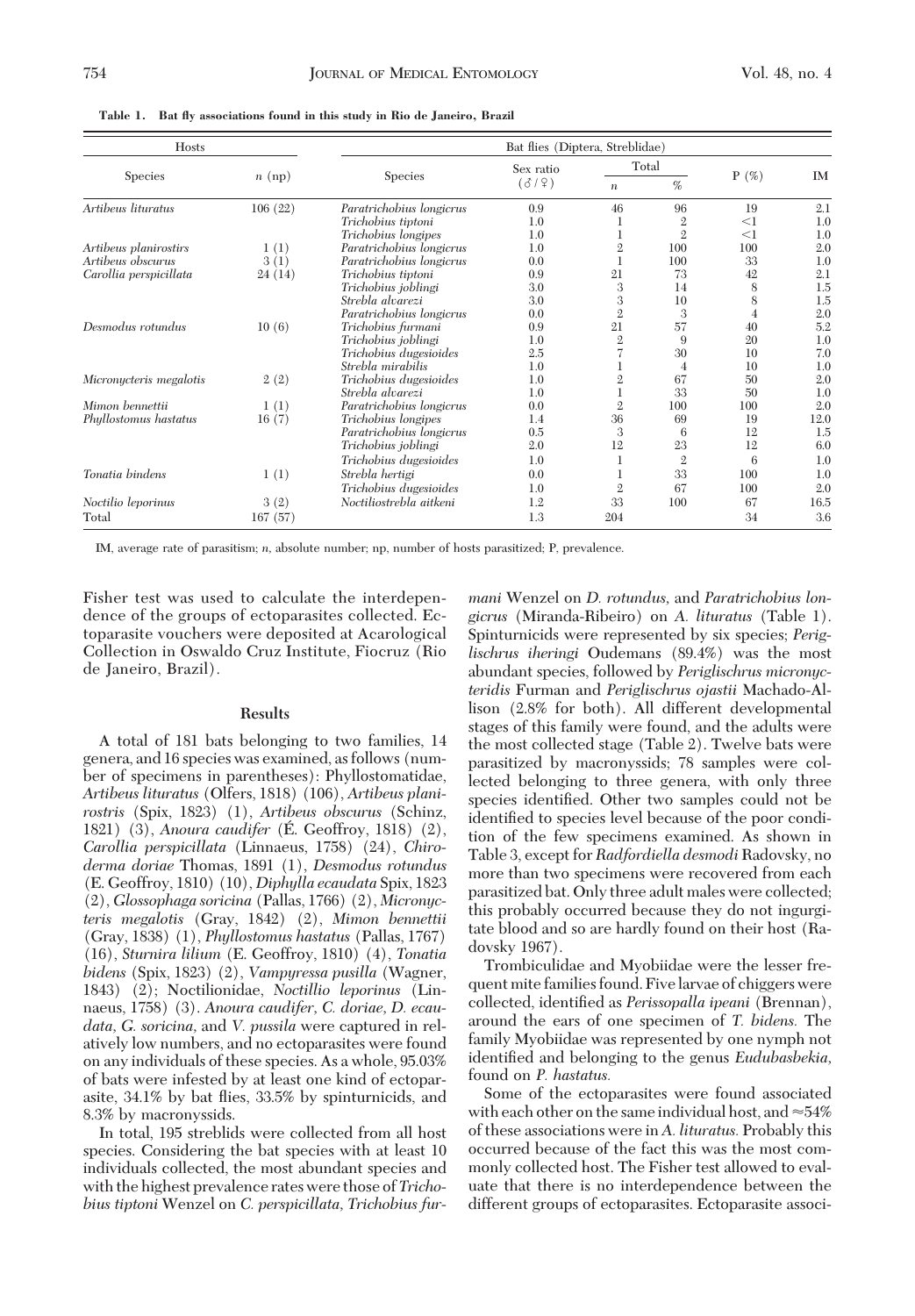| Hosts                      |         | Spinturnicid mites (Mesostigmata, Spinturnicidae) |                  |     |                  |                          |                  |                          |                  |                          |                  |    |                |                |           |
|----------------------------|---------|---------------------------------------------------|------------------|-----|------------------|--------------------------|------------------|--------------------------|------------------|--------------------------|------------------|----|----------------|----------------|-----------|
| Species                    |         | <b>Species</b>                                    | 8                |     | ¥                |                          | Deuto $\delta$   |                          | Deuto $\sqrt{2}$ |                          | Prot             |    |                |                |           |
|                            | n (np)  |                                                   | $\boldsymbol{n}$ | %   | $\boldsymbol{n}$ | %                        | $\boldsymbol{n}$ | $\%$                     | $\boldsymbol{n}$ | %                        | $\boldsymbol{n}$ | %  | Total          | $P(\%)$        | <b>IM</b> |
| Artibeus lituratus         | 106(48) | Periglischrus iheringi                            | 63               | 55  | 18               | 15                       | $\overline{5}$   | $\overline{4}$           | 11               | 10                       | 18               | 16 | 115            | 45             | 2.4       |
| Artibeus<br>planirostris   | 1(1)    | Periglischrus iheringi                            | $\mathbf{2}$     | 67  | $\mathbf{0}$     | $\overline{\phantom{0}}$ | $\Omega$         | L.                       | $\Omega$         | $\overline{\phantom{0}}$ |                  | 33 | 3              | 100            | 3.0       |
| Artibeus obscurus          | 3(1)    | Periglischrus iheringi                            | $\mathbf{0}$     |     |                  | 100                      | $\Omega$         |                          | $\Omega$         |                          |                  |    |                | 33             | 1.0       |
| Carollia<br>perspicillata  | 24(5)   | Periglischrus iheringi                            | $\overline{7}$   | 17  | 25               | 61                       | $\theta$         | $\overline{\phantom{0}}$ | 3                | 7                        | 6                | 15 | 41             | 21             | 8.2       |
| Desmodus<br>rotundus       | 10(2)   | Periglischrus herreai                             | $\mathbf{2}$     | 50  | $\Omega$         |                          | $\Omega$         |                          |                  | 25                       |                  | 25 | $\overline{4}$ | 20             | 2.0       |
| Micronycteris<br>megalotis | 2(1)    | Periglischrus<br>micronycteridis                  | $\overline{4}$   | 80  | $\Omega$         |                          | $\Omega$         |                          |                  | $\mathbf{2}$             | $\theta$         |    | $\overline{5}$ | $\overline{5}$ | 5.0       |
| Mimon bennettii            | 1(1)    | Periglischrus<br><i>acutisternus</i>              |                  | 100 | $\Omega$         |                          |                  |                          |                  |                          |                  |    |                | 100            | 1.0       |
| Phyllostomus<br>hastatus   | 16(3)   | Periglischrus<br>torrealbai                       |                  | 25  | $\mathbf{2}$     | 50                       | $\Omega$         |                          |                  |                          |                  | 25 | $\overline{4}$ | 19             | 1.3       |
| Sturnira lilium            | 4(2)    | Periglischrus ojastii                             |                  | 20  |                  | 20                       | $\Omega$         |                          | $\Omega$         | $\overline{\phantom{0}}$ | 3                | 60 | 5              | 25             | 5.0       |
|                            |         | Periglischrus iheringi                            |                  | 100 | $\theta$         | -                        | $\Omega$         |                          | $\Omega$         |                          | $\Omega$         |    |                | 25             | 1.0       |
| Total                      | 167(64) |                                                   | 82               | 45  | 47               | 26                       | 5                | 3                        | 16               | 9                        | 30               | 17 | 180            | 38             | 2.8       |

**Table 2. Spinturnicid mite associations found in this study in Rio de Janeiro, Brazil**

 $\sigma$ , males;  $\Omega$ , females; Deuto  $\sigma$ , male deutonymphs; Deuto  $\Omega$ , female deutonymphs; IM, average rate of parasitism; *n*, absolute number; np, number of hosts parasitized; P, prevalence; Prot, protonymphs.

ation that occurred with more frequency was between the families Streblidae and Spinturnicidae (Table 4).

#### **Discussion**

The mites infesting Chiroptera have scarcely been studied in Brazil, and very little is known about their distribution and host associations (Azevedo et al. 2002, Dantas-Torres et al. 2009, Silva et al. 2009). Conversely, bat ßies have been relativelywell studiedin some regions of Brazil, despite the fact that this scenario reveals a deficiency on the faunal surveys for bat ectoparasites in southeastern states. This study represents the first inquiry for these arthropods in that region.

**Bat Flies (Streblidae).** This group of ectoparasites appeared more alone than in association with other groups of parasites. The association of bat ßies and spinturnicids revealed the strongest one between the groups of ectoparasites analyzed according to Fisher exact test, but such association occurs still independently (Table 4). *A. lituratus* was the bat that had the greatest number of association  $St + Spin$ , whereas  $A$ . *planirostris, D. rotundus,* and *M. bennetti* were less infected when they only had streblids as parasites. The

weak association between  $St + Macro$  was probably because of the low number of bats infected by macronyssids.

*Paratrichobius longicrus* was collected on *A. lituratus, A. planirostris, A. obscurus,* and *P. hastatus* (Table 1). The prevalence of infestation by this species reported in this study, regardless of host species, was lower than that found in others Brazilian states. In Brazil, *P. longicrus* has been reported on the bat families Phyllostomidae (Dias et al. 2009) and Vespertilionidae (Bertola et al. 2005).

Five species of the genus *Trichobius* were found on six bat species (Table 1). *T. tiptoni* Wenzel was collected mostly on *C. perspicillata,* and the specimen from *A. lituratus* is regarded in this study as a contamination. The prevalence of *T. tiptoni* on *C. perspicillata* (41.67%) was lower than that found in São Paulo (65%) (Bertola et al. 2005). Its prevalence on *D. rotundus* (20%) found in the current study was slightly higher than that (i.e., 6%) in São Paulo (Bertola et al. 2005).

*Trichobius furmani*Wenzel has been found on*S. lilium* in São Paulo (Bertola et al. 2005) and on *D. rotundus* and *D. ecaudata* in Central Brazil (Coimbra et al. 1984). *Trichobius dugesioides*Wenzel was collected in PEPB on

**Table 3. Macronyssid mite associations found in this study in Rio de Janeiro, Brazil**

| <b>Hosts</b>                         |          | Macronyssid mites (Mesostigmata, Macronyssidae) |               |                  |                          |                  |                          |                  |                          |       |  |  |
|--------------------------------------|----------|-------------------------------------------------|---------------|------------------|--------------------------|------------------|--------------------------|------------------|--------------------------|-------|--|--|
| <b>Species</b><br>Artibeus lituratus |          |                                                 | $P(\%)$<br>9. |                  |                          |                  |                          | Prot             |                          |       |  |  |
|                                      | $n$ (np) | <b>Species</b>                                  |               | $\boldsymbol{n}$ | %                        | $\boldsymbol{n}$ | %                        | $\boldsymbol{n}$ | %                        | Total |  |  |
|                                      | 106(4)   | Macronyssoides kochi                            |               | $\Omega$         | $\overline{\phantom{a}}$ | $\mathfrak{2}$   | 100                      | 0                |                          |       |  |  |
|                                      |          | Radfordiella sp.                                | <1            |                  | 33                       |                  | $\overline{\phantom{a}}$ | $\mathfrak{2}$   | 67                       | 3     |  |  |
|                                      |          | Parichoronyssus sp.                             | $<$ 1         |                  | 100                      | $\Omega$         | -                        | $\theta$         | $\overline{\phantom{a}}$ |       |  |  |
| Artibeus planirostris                | 1(1)     | Macronyssoides kochi                            | 100           | $\Omega$         | $\overline{\phantom{a}}$ |                  | 100                      | $\Omega$         | $\overline{\phantom{a}}$ |       |  |  |
| Carollia perspicillata               | 24(1)    | Radfordiella desmodi                            |               | $\Omega$         | $\overline{\phantom{a}}$ | 24               | 36                       | 43               | 64                       | 67    |  |  |
| Desmodus rotundus                    | 10(5)    | Radfordiella sp.                                | 50            | $\Omega$         | $\overline{\phantom{a}}$ |                  | -                        |                  | 100                      |       |  |  |
| Sturnira lilium                      | 4(1)     | Parichoronyssus euthysternum                    | 25            |                  | 100                      | $\Omega$         | -                        | 0                | $\overline{\phantom{a}}$ |       |  |  |
| Total                                | 145 (12) |                                                 | 8             | 3                |                          | 29               | 36                       | 46               | 60                       | 78    |  |  |

 $\delta$ , males;  $\Omega$ , females; *n*, absolute number; np, number of hosts parasitized; P, prevalence; Prot, protonymphs.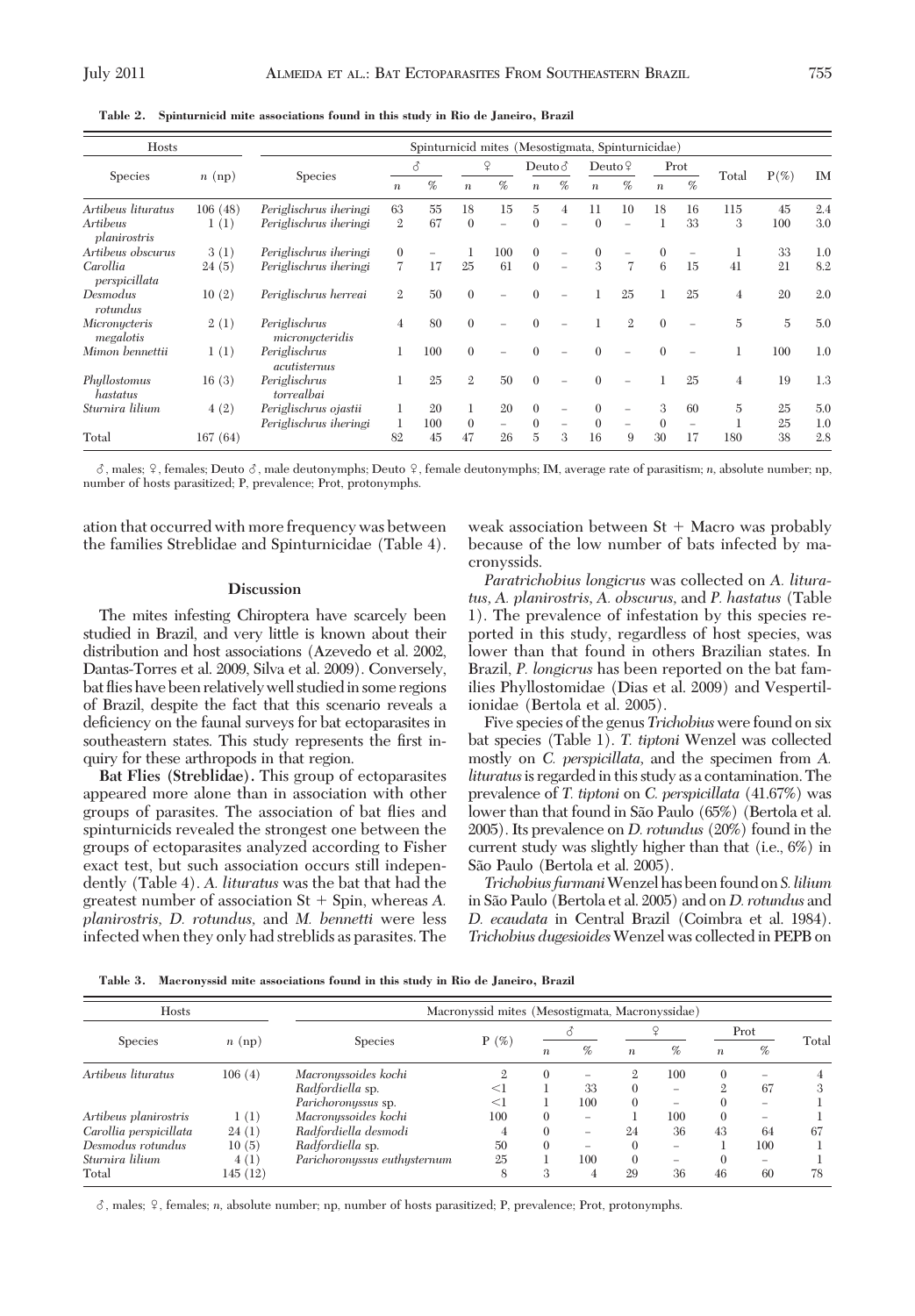| <b>Hosts</b>           | $\boldsymbol{n}$ | Parasitic associations |     |     |                   |                   |                   |                                     |  |  |  |
|------------------------|------------------|------------------------|-----|-----|-------------------|-------------------|-------------------|-------------------------------------|--|--|--|
|                        |                  | Str                    | Spi | Mac | $Str +$<br>$Spi*$ | $Str +$<br>$Mac*$ | $Spi +$<br>$Mac*$ | $Str + Spi$<br>$+$ Mac <sup>*</sup> |  |  |  |
| Artibeus lituratus     | 106              | 10                     | 34  |     | 11                |                   |                   |                                     |  |  |  |
| Artibeus planirostris  |                  |                        |     |     |                   |                   |                   |                                     |  |  |  |
| Carollia perspicillata | 24               | 10                     |     |     |                   |                   |                   |                                     |  |  |  |
| Desmodus rotundus      | 10               |                        |     |     |                   |                   |                   |                                     |  |  |  |
| Mimom bennetti         |                  |                        |     |     |                   |                   |                   |                                     |  |  |  |
| Phyllostomus hastatus  | 16               |                        |     |     |                   |                   |                   |                                     |  |  |  |
| Total                  | 158              | 28                     | 37  |     |                   |                   |                   |                                     |  |  |  |

**Table 4. Parasitic associations found in this study in Rio de Janeiro, Brazil**

*n,* Absolute number of sampled bats. Total of host parasitized by: Mac, Macronyssidae; Spi, Spinturnicidae; Str, Streblidae. \*, Number dependence between the parasitism among different families of ectoparasites (Fisher's exact test,  $P > 0.05$ ).

*D. rotundus, M. megalotis, P. hastatus,* and *T. bidens.*It has been reported in Brazil on species of subfamilies Desmodontinae and Phyllostominae (Bertola et al. 2005).

Three species of the genus *Strebla* were found. *Strebla guajiro* was reported in Brazil on *C. perspicillata* (Dias et al. 2009), *T. bidens* (Guerrero 1997), *Strebla hertigi* on *Phyllostomus discolor* (Wagner), *P. hastatus* e*D. rotundus* (Wenzel et al. 1966), and *Strebla alvarezi* Wenzel on *M. megalotis* (Guerrero 1997).

In Brazil, *Noctiliostrebla aitkeni* has been recorded on *Noctilio leporinus* (L.) (Moura et al. 2003). The prevalence found in the current study (66.67%) was very similar to those reported by those authors (75%) in Brazil.

**Spinturnicid and Macronyssid Mites (Spinturnicidae and Macronyssidae).** These families were better represented when they were isolated. According to Fisher test, the association between  $Spin + Macro$  was at random, and its occurrence was in  $\approx$ 12% of the associations. On some host species, the spinturnicids (on *A. planirostris, D. rotundus,* and *M. bennetti*) and the macronyssids (on*A. planirostris,C. perspicillata,M. bennetti,* and *P. hastatus*) occurred only in association with other groups of ectoparasites. In the same way, *A. lituratus, A. planirostris,* and *D. rotundus* associated with the three groups of parasites found in this study.

*P. iheringi*is commonly found on species of the genera *Artibeus, Vampyrops,Uroderma,* and other dozen of scattered species belonging to various other genera, including *S. lilium* (Herrin and Tipton 1975). This spinturnicid species has already been reported in Brazil on the family Phyllostomidae (Gettinger and Gribel 1989, Azevedo et al. 2002, Dantas-Torres et al. 2009, Silva et al. 2009). In PEPB, *P. iheringi* was collected on three*Artibeus*species (*A. lituratus, A. obscurus,* and *A. planirostris*), on *C. perspicillata,* and on *S. lilium* (see Table 2). Although the single male collected on the latter bat species could be considered as a case of contamination, the infestation by *P. iheringi* on *S. lilium* has sporadically been reported in Mexico, Venezuela, Paraguay, and Brazil (Herrin and Tipton 1975, Azevedo et al. 2002). The prevalence of *P. iheringi* infestation (37.73%) was slightly higher than that found in Pernambuco (Dantas-Torres et al. 2009)  $(27.8\%)$ .

According to Herin and Tipton (1975), *Periglischrus acutisternus* is primarily associated with bats of the genus *Phyllostomus.*In Brazil, this spinturnicid species has been collected on one individual of *P. discolor* captured in Federal District (Gettinger and Gribel 1989) and in Pernambuco (Dantas-Torres et al. 2009). In PEPB, this mite was found on *M. bennettii* probably as result of contamination.

*P. torrealbai* is primary found on *P. hastatus* (Herrin and Tipton 1975). In Brazil, this mite species has been found on *P. discolor* in Brasília so far (Gettinger and Gribel 1989).

*P. micronycteridis* is a mite almost restricted to bats of the genus *Micronycteris,* and it has been found in Venezuela on *M. megalotis* and *M. minuta* (Herrin and Tipton 1975).

*P. ojastii* is primarily associated with bats of the genus *Sturnira* (Machado-Allison 1967). This species has already been reported on *C. perspicillata* in Pernambuco (Dantas-Torres et al. 2009) and on *S. lilum* in Minas Gerais (Azevedo et al. 2002) with 100% of prevalence, against only 25% found in this study.

*Periglischrus herrerai* is a parasite of *D. rotundus* (Machado-Allison 1967), and this association has only been reported in Brasília by Gettinger and Gribel (1989) with 50% of prevalence, higher than reported in PEPB (20%).

On the macronyssid mites, the low number of specimens collected makes it difficult to compare prevalence data. However, two identified species, *Macronyssoides kochi* (Fonseca) and *Radfordiella desmodi* (Radovsky), were found on their type host species (Fonseca 1948, Radovsky 1967). *Macronyssoides kochi* has been collected in São Paulo (Fonseca 1948) and Minas Gerais (Azevedo et al. 2002), whereas the only Brazilian record for *R. desmodi* is from Minas Gerais (Azevedo et al. 2002). The third species identified, *Parichoronyssus euthysternum* Radovsky, was collected on *S. lilium.* By now, this species has been exclusively associated with *Sturnira ludovici* (Anthony) (Morales-Malacara and Guerrero 2007). Although the finding of *P. euthysternum* on *S. lilium* could be considered as a new host record, further collections are desirable to confirm this parasite-host relationship.

**Chigger and Myobiid Mites (Trombiculidae and Myobiidae).** The only species of chigger found in the current study was *P. ipeani* on *T. bidens.* Despite the fact that this species has been described on *C. perspicillata* in Para´, Brazil (Brennan 1969), it has been found on its type host and also on *A. lituratus* and *D.*